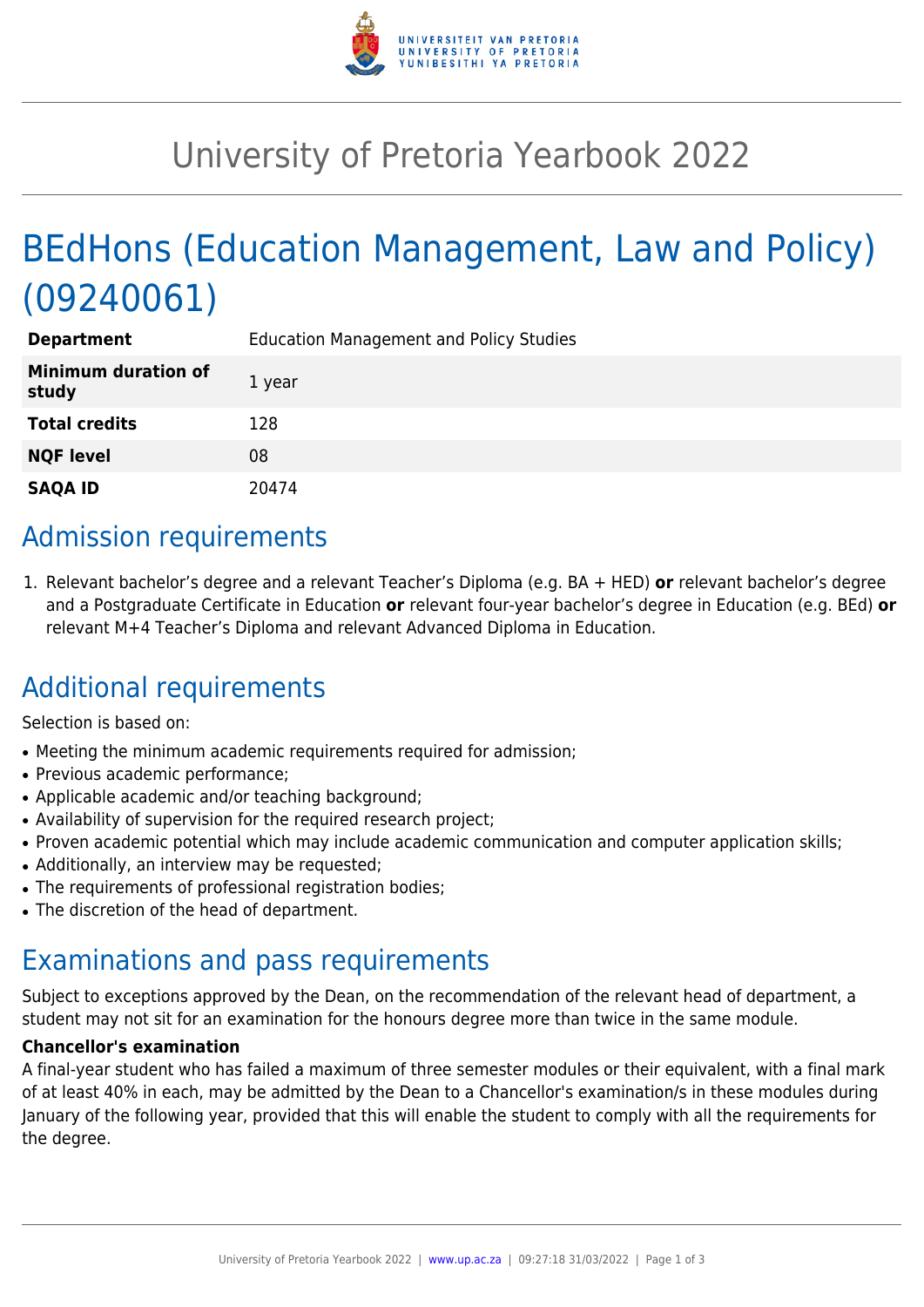

## Research information

A research project is compulsory and must be handed in for examination, as prescribed by the particular department.

## Pass with distinction

The degree is conferred with distinction on a student who has obtained an average of at least 75%, with a minimum of 70% in each module (no rounding).